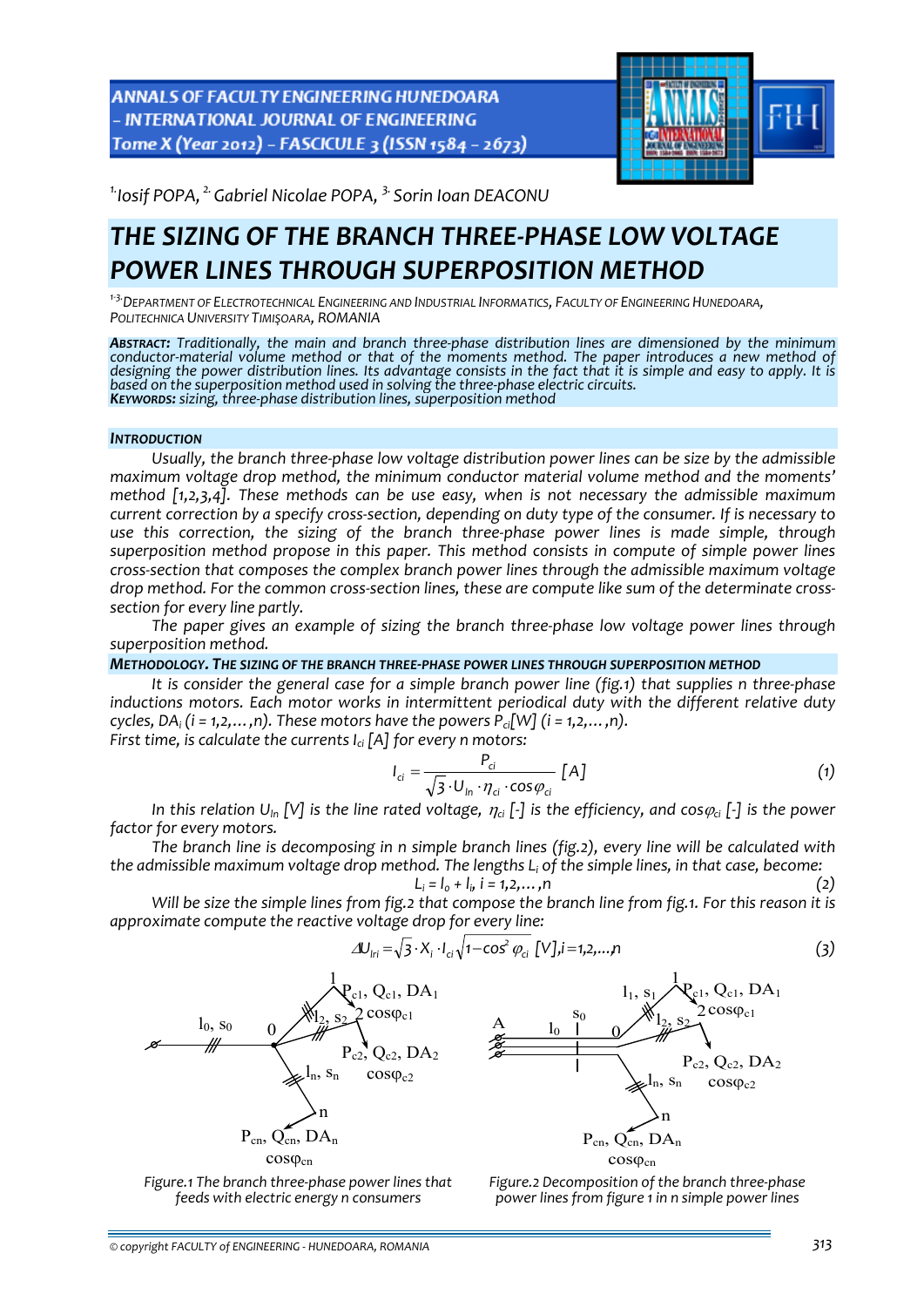*The reactances Xi [*Ω*] for every simple line are compute with:*

$$
X_i = 2\pi \cdot f \cdot L_{\text{ot}} \cdot (l_{\text{o}} + l_i) \tag{4}
$$

In this relation  $L_{01}$  [H/m] is the specific line inductance, for underground cable, in the first phase it *is calculated with [1]:*

$$
L_{01} = (2.6...3.2) \cdot 10^7 \text{ [H/m]}, \text{ for underground cable with } U_{\text{ln}} \le 15 \text{ kV}
$$

$$
L_{01} = (3.2...3.9) \cdot 10^{-7} \text{ [H/m]}, \text{ for underground cable with } U_{1n} > 15 \text{ kV} \tag{5}
$$

*For overhead line the specify reactance is estimate with:*  $X_{01} = 0.4 \cdot 10^{-3}$   $\lceil \Omega/m \rceil$ . *In this case:*

$$
X_i = X_{oi} \cdot (I_o + I_i) [\Omega] i = 1, 2, \dots, n
$$

*The total active voltage drop for n simple lines, it is calculate with:*

$$
\Delta U_{1max} = \frac{\Delta U_1[\mathcal{Z}]}{100} \cdot U_{1n} [V]
$$
 (7)

*For motors* <sup>Δ</sup>*Ul[%] =5.*

*Now it computes the active voltage drops for n simple lines:*

$$
\Delta U_{\text{lai}} = \Delta U_{\text{Imax}} - \Delta U_{\text{lri}} \left[ V \right] i = 1...n \tag{8}
$$

*Using the admissible maximum voltage criterion, the simple three‐phase cross‐sections are calculated with:*

$$
s_i = \frac{\sqrt{3} \cdot \rho \cdot I_{ci} \cdot \cos \varphi_{ci}}{\Delta U_{lai}} \cdot (I_o + I_i)
$$
 (9)

*Afterwards, it is choose for lines normalized cross‐sections sni, by an immediate superior value (sni* <sup>≥</sup> *si).*

*The choose cross‐sections are further performed to warm check of the conductors. For this, the admissible maximum current Imax [A] from the tables [3,5], depending on real temperature* <sup>θ</sup>*02[ 0 C] and on duty cycle of the motor:*

$$
I'_{max} = C_{\theta} \cdot C_1 \cdot I_{max} \tag{10}
$$

*The temperature correction coefficient*  $c_{\theta}$  *of admissible maximum current is calculated with*  $[4]$ :

$$
c_{\theta} = \sqrt{\frac{\theta_{\text{max}} - \theta_{\text{o2}}}{\theta_{\text{max}} - \theta_{\text{o1}}}}
$$
(11)

*Here,*  $\theta_{\text{max}}$  *[* $^{\circ}$ *C] is the admissible maximum temperature of conductor insulation, and*  $\theta_{\text{o1}}$ *[* $^{\circ}$ *C] is temperature for the maximum value of current Imax.*

*The correction coefficient cl of maximum current depending on duty cycle and it is calculated with [3]:*

$$
c_1 = \frac{0.875}{\sqrt{DA}}; c_1 = 0.875 \cdot \sqrt{\frac{t_c}{t_f}}
$$
 (12)

*The relative duty cycle DA it is compute with:*

$$
DA = \frac{t_f}{t_f + t_p}; DA = \frac{t_f}{t_c}
$$
 (13)

*where*  $t_f[s]$  *is a work time of motor,*  $t_p[s]$  *is pause time of motor and*  $t_c[s]$  *is cycle time:* 

$$
t_c = t_f + t_p \tag{14}
$$

*The motors feed with electric energy through branch line work in intermittent periodical duty if* the maximum time cycle is by 10 minutes and the work time of motor is by 4 minutes. For copper conductors with cross-sections under 10  $\text{[mm$^2$]}$  and for aluminium conductors with cross-section under *16 [mm2 ], cl=1 both in intermittent periodical duty and in permanent duty.*

*The line cross‐sections will not warm, if are valid the relations:*

$$
I_{ci} \leq I_{maxi}, i = 1,2,...,n
$$
\n
$$
(15)
$$

After will find the normalized cross-sections  $s_{ni}$ ,  $i = 1, 2, ..., n$  of simple three-phase line, it can be *calculating the main cross‐section line:*

$$
S_0 = S_{n1} + S_{n2} + \dots + S_{nnj} \quad S_0 = \sum_{i=1}^n S_{ni} \tag{16}
$$

After that, are calculate the voltage drop when the motors are start for the line from fig.1. It is *consider that one motors start and the other work at rated values. These voltage drops are calculated with:*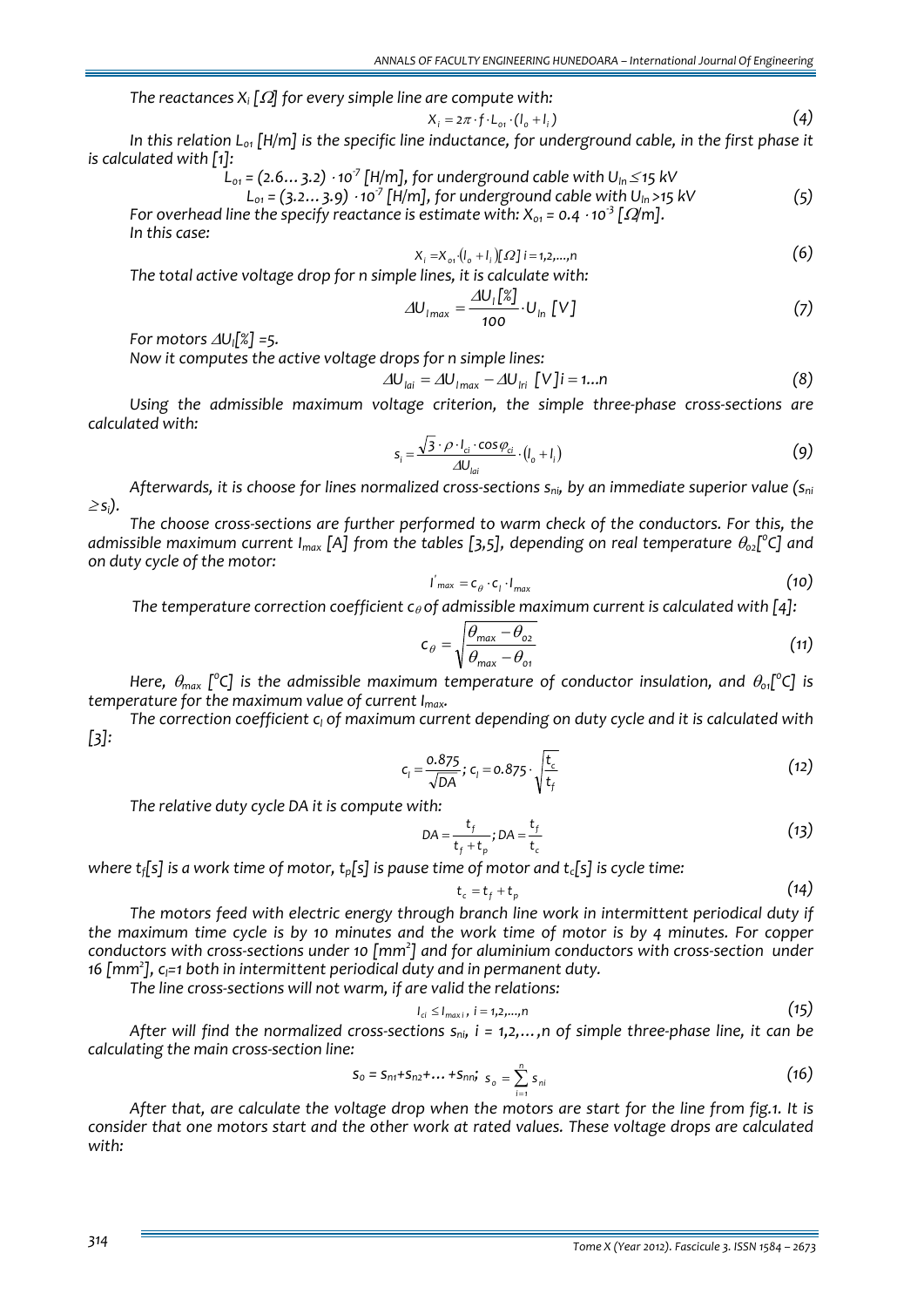$$
\Delta U_{p1} = \sqrt{3} \left[ R_{010} \cdot I_0 \cdot \left( k_{p1} \cdot I_{c1} \cdot \cos \varphi_{c1} + \sum_{i=2}^{n} I_{ci} \cdot \cos \varphi_{ci} \right) +
$$
  
+  $R_{011} \cdot I_1 \cdot k_{p1} \cdot I_{c1} \cdot \cos \varphi_{c1} + X_{010} \cdot I_0 \cdot \left( k_{p1} \cdot I_{c1} \cdot \sin \varphi_{c1} +$   
+  $\sum_{i=2}^{n} I_{ci} \cdot \sin \varphi_{ci} \right) + X_{011} \cdot I_1 \cdot k_{p1} \cdot I_{c1} \cdot \sin \varphi_{c1}$   

$$
\Delta U_{p2} = \sqrt{3} \left[ R_{010} \cdot I_0 \cdot \left( I_{c1} \cdot \cos \varphi_{c1} + k_{p2} \cdot I_{c2} \cdot \cos \varphi_c +
$$
  
+  $\sum_{i=3}^{n} I_{ci} \cdot \cos \varphi_{ci} \right) + R_{012} \cdot I_2 \cdot k_{p2} \cdot I_{c2} \cdot \cos \varphi_{c2} +$   
+  $X_{010} \cdot I_0 \cdot \left( I_{c1} \cdot \sin \varphi_{c1} + k_{p2} \cdot I_{c2} \cdot \sin \varphi_{c2} + \sum_{i=3}^{n} I_{ci} \cdot \sin \varphi_{ci} \right) +$   
+  $X_{012} \cdot I_2 \cdot k_{p2} \cdot I_{c2} \cdot \sin \varphi_{c2}$  (18)

$$
\Delta U_{pn} = \sqrt{3} \left[ R_{\text{on}} \cdot I_{o} \cdot \left( k_{pn} \cdot I_{cn} \cdot \cos \varphi_{cn} + \sum_{i=1}^{n-1} I_{ci} \cdot \cos \varphi_{ci} \right) + \tag{19}
$$

$$
+ R_{\text{on}} \cdot I_n \cdot \overline{k}_{\text{pn}} \cdot I_{\text{cn}} \cdot \cos \varphi_{\text{cn}} + X_{\text{on}} \cdot I_0 \cdot (\overline{k}_{\text{pn}} \cdot I_{\text{cn}} \cdot \sin \varphi_{\text{cn}} + \overline{k}_{\text{on}})
$$

$$
+\sum_{i=1}^{n-1} I_{ci} \cdot \sin \varphi_{ci} + X_{on} \cdot I_n \cdot k_{pn} \cdot I_{cn} \cdot \sin \varphi_{cn}
$$

*The cross‐sections have been chosen, when are true the relations:*

$$
\Delta U_{pi} \le \Delta U_{pmax} = \frac{12}{100} U_{ln} (i=1,2,...,n)
$$
 (20)

In relations (17), (18), (19),  $R_{\text{010}}$ ,  $R_{\text{011}}$ , ...,  $R_{\text{010}}$ ,  $X_{\text{010}}$ ,  $X_{\text{011}}$ , ...,  $X_{\text{010}}$  are the specific resistances and reactances for main line and for the lines with cross-sections  $s_{no}$ ,  $s_{no}$ ,  $s_{no}$ , ...,  $s_{nn}$ . Can be determining with *accuracy the voltage drops on branch simple line when the motor works at rated values:*

$$
\Delta U_{11} = \sqrt{3} \cdot \left(R_{\text{or}} \cdot I_{\text{o}} \cdot \sum_{i=1}^{n} I_{\text{c}i} \cdot \cos \varphi_{\text{c}i} + R_{\text{or}i} \cdot I_{\text{r}} \cdot I_{\text{c}i} \cdot \cos \varphi_{\text{c}i} + + X_{\text{or}i} \cdot I_{\text{o}} \cdot \sum_{i=1}^{n} I_{\text{c}i} \cdot \sin \varphi_{\text{c}i} + X_{\text{or}i} \cdot I_{\text{r}} \cdot I_{\text{c}i} \cdot \sin \varphi_{\text{c}i}\right)
$$
(21)

$$
\Delta U_{12} = \sqrt{3} \cdot \left( R_{010} \cdot I_0 \cdot \sum_{i=1}^{n} I_{ci} \cdot \cos \varphi_{ci} + R_{012} \cdot I_2 \cdot I_{c2} \cdot \cos \varphi_{c2} + + X_{010} \cdot I_0 \cdot \sum_{i=1}^{n} I_{ci} \cdot \sin \varphi_{ci} + X_{012} \cdot I_2 \cdot I_{c2} \cdot \sin \varphi_{c2} \right)
$$
(22)

*…*

$$
\Delta U_{\text{In}} = \sqrt{3} \cdot \left(R_{\text{on}} \cdot I_{\text{o}} \cdot \sum_{i=1}^{n} I_{ci} \cdot \cos \varphi_{ci} + R_{\text{on}} \cdot I_{\text{n}} \cdot I_{\text{cn}} \cdot \cos \varphi_{cn} + X_{\text{on}} \cdot I_{\text{o}} \cdot \sum_{i=1}^{n} I_{ci} \cdot \sin \varphi_{ci} + X_{\text{on}} \cdot I_{\text{n}} \cdot I_{\text{cn}} \cdot \sin \varphi_{cn}\right)
$$
(23)

*In these relations:*

$$
\sin \varphi_{ci} = \sqrt{1 - \cos^2 \varphi_{ci}}, \ i = 1, 2, \dots, n
$$
\n(24)

These voltage drops are calculate on the following ways  $I_0 - I_1$  (21),  $I_0 - I_2$  (22) and  $I_0 - I_0$  (23). The *calculate voltage drops with relations (21), (22), (23) must be under admissible maximum voltage from (7).*

### *DISCUSSION. EXAMPLE OF SIZING THE BRANCH THREE‐PHASE POWER LINES WITH SUPERPOSITION METHOD*

*It is supposed the size of the branch three‐phase power line (presented in fig.1) made from appearance cable with plastic insulator that has copper conductors (*ρ*=0.017* Ω⋅*mm2 /m), through feed three motors (three‐phase inductions motors M1, M2, and M3), that work in intermittent periodical duty*  $(t_{f1} = 200s, t_{c1} = 420s, t_{f2} = 180s, t_{c2} = 460s, t_{f3} = 230s, t_{c3} = 560s)$ , which characteristics are present in table 1. In the same table gives the relative duty cycle for these three motors determine with relation (13).

The medium temperature that are place the line is  $\theta_{02}$  = =+16 °C ( $\theta_{max}$  = 70 °C). The line parts have the following lengths  $I_0$  = 30 m,  $I_1$  = 60 m,  $I_2$  = 50 m, and  $I_3$  = 70 m. The admissible maximum currents for *different cross‐sections on warm criterion are presented in table 2.*

|                                                 | Table 2: The admissible maximum currents for different cross-sections, for copper appearance cable, with plastic |  |  |  |  |  |  |  |  |  |  |  |
|-------------------------------------------------|------------------------------------------------------------------------------------------------------------------|--|--|--|--|--|--|--|--|--|--|--|
| isolation at $\theta_{01}$ = +25 °C temperature |                                                                                                                  |  |  |  |  |  |  |  |  |  |  |  |
|                                                 |                                                                                                                  |  |  |  |  |  |  |  |  |  |  |  |

| si mm <sup>e</sup>     | --<br>ـ. |    |    |    | . . | $ -$            | - -        | - - | $ -$     | $\sim$ $\sim$     | $\sim$<br>ں ے، | $- -$<br>. .  |
|------------------------|----------|----|----|----|-----|-----------------|------------|-----|----------|-------------------|----------------|---------------|
| max <sub>l</sub><br>ъ. | - -      | ∢⊿ | 44 | oι | oι  | 10 <sup>F</sup> | 170<br>۰≺⊾ | 16C | ,<br>200 | - - -<br>ב ג<br>- | 284            | ---<br>$\sim$ |

*For the line sizing are use data from table 3. The compute results of main line through superposition method are present in tables 4.a, b, c and d.*

| rable 3. The specify values resistors and reactances for copper armoured cable, up to live |       |       |       |       |       |       |       |  |  |  |  |  |
|--------------------------------------------------------------------------------------------|-------|-------|-------|-------|-------|-------|-------|--|--|--|--|--|
| sl mm <sup>2</sup>                                                                         | 2.5   |       |       | 10    | 16    |       |       |  |  |  |  |  |
| $R_{\text{o}1}$ [ $\Omega$ /km]                                                            | 7.54  | 4.71  | 3.14  | 1.88  | 1.17  | 0.75  | 0.53  |  |  |  |  |  |
| $X_{\text{01}}$ [ $\Omega$ km]                                                             | 0.098 | 0.095 | 0.090 | 0.073 | 0.068 | 0.066 | 0.064 |  |  |  |  |  |
|                                                                                            |       |       |       |       |       |       |       |  |  |  |  |  |
| simm <sup>-</sup> i                                                                        | 50    | 70    | 95    | 120   | 150   | 185   | 240   |  |  |  |  |  |
| $R_{\text{o}1i}$ [ $\Omega$ /km]                                                           | 0.37  | 0.26  | 0.198 | 0.157 | 0.125 | 0.101 | 0.078 |  |  |  |  |  |
| $X_{\text{01i}}$ [ <i>Q</i> /km]                                                           | 0.063 | 0.06  | 0.060 | 0.059 | 0.058 | 0.056 | 0.054 |  |  |  |  |  |

*Table 3: The specify values resistors and reactances for copper armoured cable, up to 1kV*

*…*